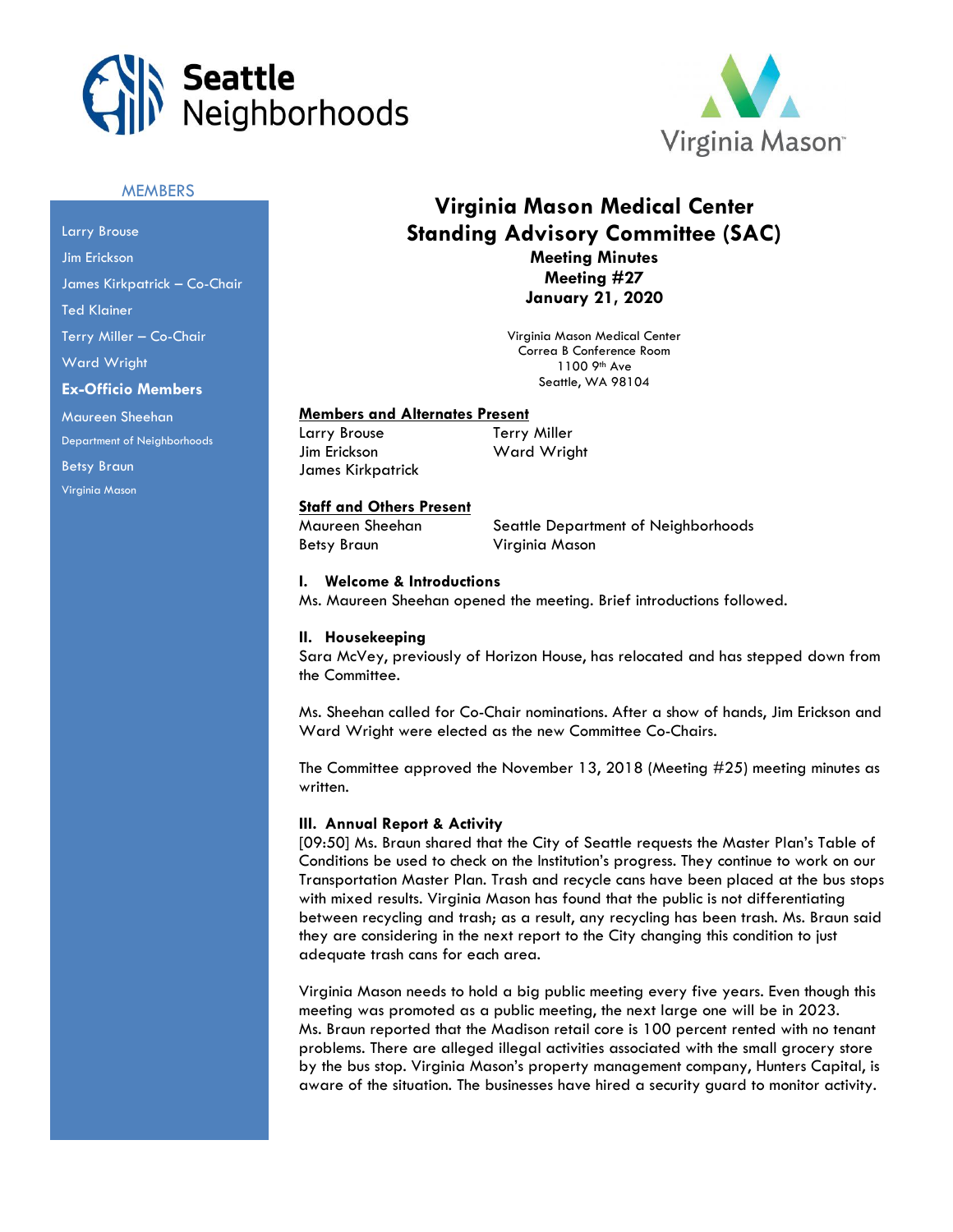Mr. Erickson said that local shopping is an issue in the area since the local population has risen from 10,000 to 17,000. He asked how they can help prepare the neighborhood for an upcoming three-year construction project. Ms. Braun commented no formal discussions are being held at this time. Mr. Erickson also talked about the Madison Street Bus Rapid Transit (BRT) route project. A construction plan needs to be in place for the retail core on Terry. The Terry Avenue Committee appreciates the \$4M public award from the Washington State Convention Center that SDOT is holding for it, however, the funds will not be available until 2028 and the buildings will be occupied in a couple of years. Speaking as a resident, he feels the City should have a context plan regarding Terry and Madison.

[26:35] There seems to be a lot of meetings with a variety of players. Ms. Braun said that this conversation could be held with the First Hill Improvement Association (FHIA) Leadership to see how all of this is coming together. She suggested tabling this item for a later meeting.

Ms. Braun mentioned that a few of Mr. Erickson's remarks are germane to Virginia Mason's MIMP, its commitment to Terry and developing the Public Realm Action Plan (PRAP). She said that the PRAP drew a lot of its design and framework from Virginia Mason's PRAP. There is a lot of synergy there. Virginia Mason is committed to extend the thinking of the PRAP north a block and a half on Cherry north of the hospital.

Mr. Erickson brought up the issue of housing. Page 6, small letter "g" "DPD shall submit all xxx for replacement housing to the Standing Advisory Committee to review and comment." Ms. Braun relayed that the MIMP proposes tearing down the Chasselton Apartment Building. (The building has not been torn down; the City received the money early.) In the process of doing that, Virginia Mason was offered two paths to mitigate the loss of housing. In the first path, VM could pay the City a large amount of money and allow the Office of Housing to use those dollars to develop housing within the First Hill boundary.

The second path was to replace the housing. The requirement to bring replacement housing to the Committee was only if Virginia Mason chose that path; they did not. She referred to a receipt for \$*4*,460,000 which was accepted by the City in November 2015. There was a window after the MIMP was approved within to elect to take this option. Virginia Mason has met the mitigation requirement. We won't be bringing housing *per se* to the Committee as the issue was resolved. Ms. Braun believes the City used this money for property at 7<sup>th</sup> Ave and Cherry St (Plymouth Bellwether housing) and a portion was directed to the new Plymouth Bellwether high-rise currently going in. Mr. Erickson asked if a similar report was given back to the Committee to demonstrate what was being given in lieu of lost housing in the neighborhood. Ms. Braun believes that they have received written confirmation from the Office of Housing. She asked Ms. Sheehan to follow-up with the Office of Housing on how the money was spent and how it compares to what was lost. Ms. Sheehan will review past meeting minutes as she believes the topic has already been covered.

Mr. Kirkpatrick said they were happy with the arrangements as the Committee had insisted that the money be spent on First Hill. There were no more responses after Ms. Braun asked for any additional comments on the MIMP Annual Report.

## **IV. New Business**

[33:25] Ms. Braun distributed copies to the Committee of her status report for this meeting on subsequent changes since the Annual Report was adopted. Virginia Mason submitted an RFP to undisclosed developers in October 2018. VM requested a proposal on how they might co-develop two blocks on their property. (The block on Terry Avenue a block and a-half north with Blackford Hall and the MRI Building to the east of Terry.)

## **V. Committee Deliberation**

Mr. Kirkpatrick commented that at the last meeting, the City is trying to be more inclusive. He inquired if the members are closing in on their term that was started in 2011 and having members serve on one committee rather than multiple committees. Ms. Sheehan mentioned that the members would still be limited to serving on one committee at a time.